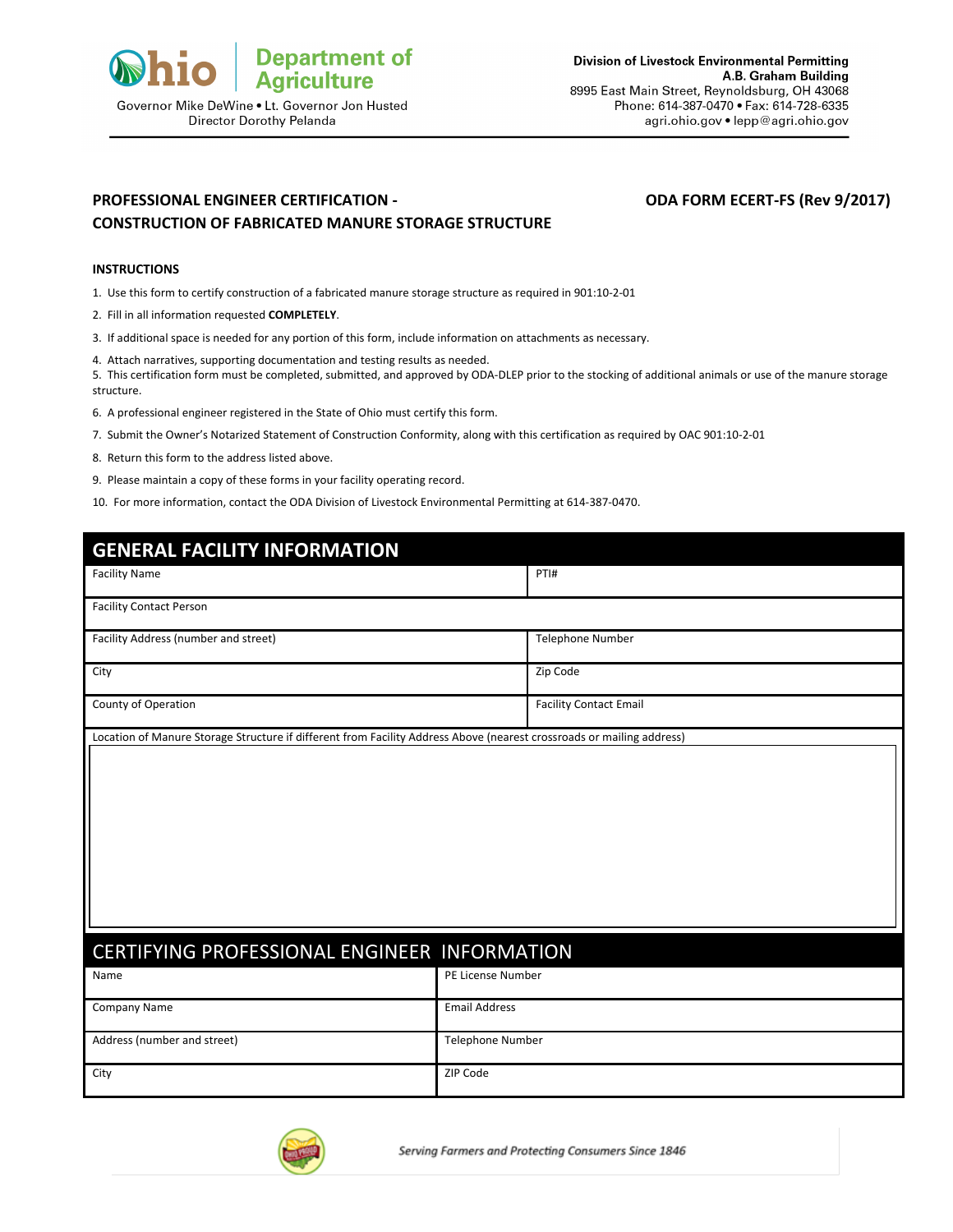| <b>GENERAL CONSTRUCTION INFORMATION</b>                         |                                                    |  |  |  |  |
|-----------------------------------------------------------------|----------------------------------------------------|--|--|--|--|
| Construction Start Date (month, day, year)                      | Construction Complete Date (month, day, year)      |  |  |  |  |
| Name of Prime Contractor (If Applicable)                        | Telephone Number of Primary Contact for Contractor |  |  |  |  |
| Name of the Manure Storage Structure (as it appears in the PTI) |                                                    |  |  |  |  |

|              | <b>CONSTRUCTION DETAILS:</b> The following are the aspects of the fabricated structure that must be reviewed by the                                                                                    |            |           |     |
|--------------|--------------------------------------------------------------------------------------------------------------------------------------------------------------------------------------------------------|------------|-----------|-----|
|              | certifying engineer or their representative for compliance with the approved plans, specifications, and permit                                                                                         |            |           |     |
|              | documents. Please attach applicable supporting documentation and testing results with this form (i.e.<br>photographs, QA/QC inspection reports, concrete batch tickets, contractor's daily log, etc.). |            |           |     |
|              |                                                                                                                                                                                                        |            | <b>NO</b> |     |
| 1.           | <b>SUBGRADE PREPARATION</b>                                                                                                                                                                            | <b>YES</b> |           | N/A |
| a            | Was the subgrade prepared and graded as required by the plans and specifications?                                                                                                                      |            |           |     |
|              | Was the subgrade visually inspected and approved by the certifying engineer, or                                                                                                                        |            |           |     |
| b            | other designated representative, in accordance with the approved plans and<br>specifications?                                                                                                          |            |           |     |
|              | Was the subgrade proof-rolled in accordance with the approved plans and                                                                                                                                |            |           |     |
| $\mathsf{C}$ | specifications?                                                                                                                                                                                        |            |           |     |
|              | Were unsuitable soils removed and replaced in accordance with the approved plans                                                                                                                       |            |           |     |
| d            | and specifications? Explain below.                                                                                                                                                                     |            |           |     |
|              | Was the soil bearing capacity below footings confirmed to meet or exceed the design                                                                                                                    |            |           |     |
| e            | requirements/assumptions? Describe below.                                                                                                                                                              |            |           |     |
|              | <b>COMMENTS: (Explain any "No" answers)</b>                                                                                                                                                            |            |           |     |
|              |                                                                                                                                                                                                        |            |           |     |
| 2.           |                                                                                                                                                                                                        |            |           |     |
| a            | <b>PERIMETER DRAIN</b>                                                                                                                                                                                 | <b>YES</b> | <b>NO</b> | N/A |
|              | Was a perimeter drain system installed as specified on the approved drawings                                                                                                                           |            |           |     |
| $\mathsf b$  | Was an observation stand pipe or sump installed as per plan?                                                                                                                                           |            |           |     |
| $\mathsf{C}$ | Was a shutoff installed?                                                                                                                                                                               |            |           |     |
| d            | Was the perimeter drain pipe and granular fill installed as per plan?                                                                                                                                  |            |           |     |
| e            | Were pump(s) installed and connected as per plan?                                                                                                                                                      |            |           |     |
| $\mathsf{f}$ | Were pump(s) connected to an electric supply?                                                                                                                                                          |            |           |     |
| g            | Were the location of the perimeter drain system components, sump, and the outlet<br>properly shown and described on the as-built drawings?                                                             |            |           |     |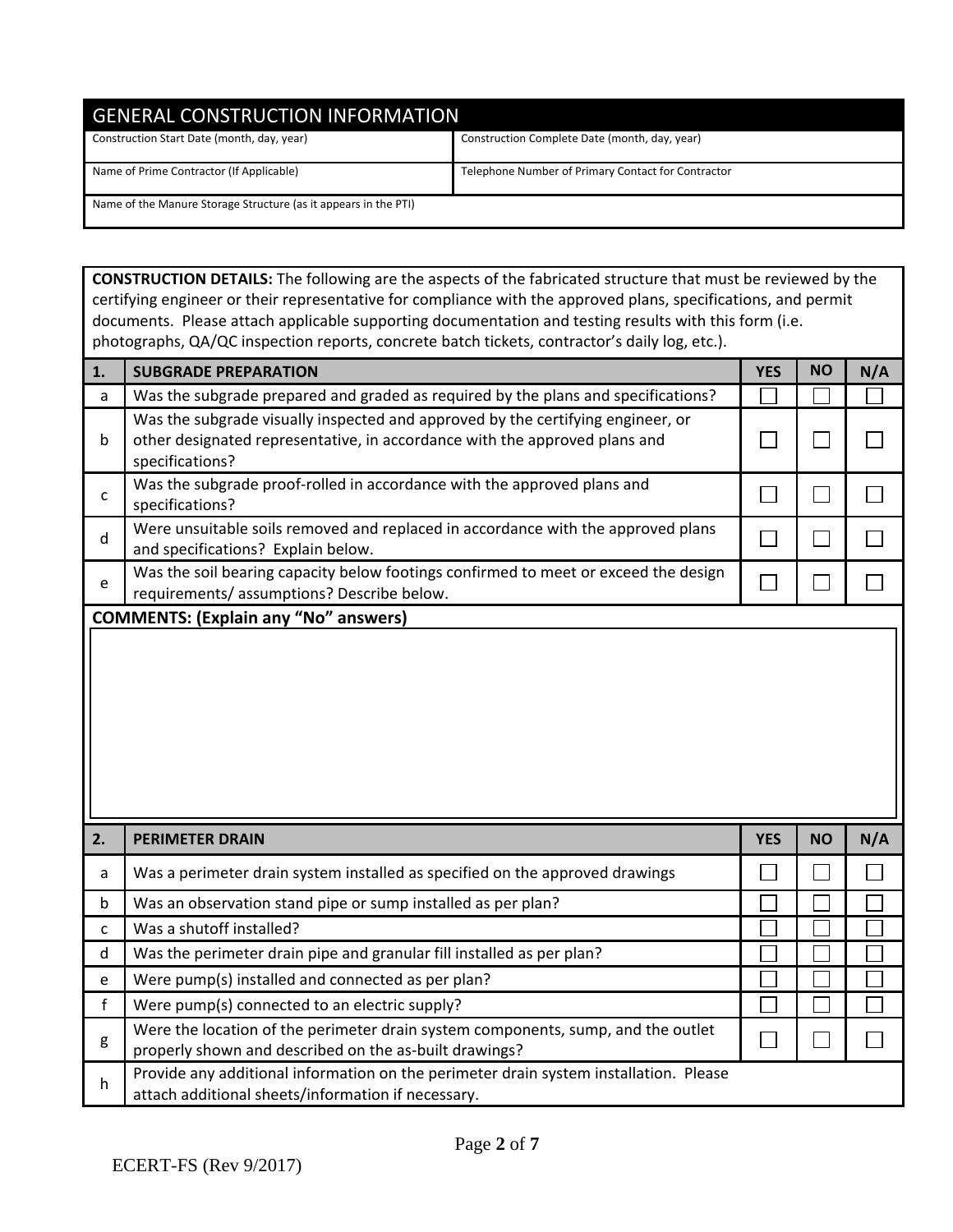**COMMENTS: (Explain any "No" answers)**

| 3. | <b>FOOTINGS</b>                                                                                                                                                            | <b>YES</b> | <b>NO</b> | N/A |
|----|----------------------------------------------------------------------------------------------------------------------------------------------------------------------------|------------|-----------|-----|
| a  | Were the footings located and constructed to the dimensions shown on the approved<br>plans?                                                                                |            |           |     |
| b  | Was the specified reinforcing steel installed as per the approved plans and<br>specifications (bar size, spacing, location, concrete cover, splice overlap, etc)?          |            |           |     |
| C  | Was the waterstop installed as per the approved plans and specifications?                                                                                                  |            |           |     |
| d  | Was concrete placement in accordance with the concrete construction specifications?                                                                                        |            |           |     |
| e  | Provide any additional information on wall footing construction. Please attach<br>additional sheets/information if necessary                                               |            |           |     |
|    | <b>COMMENTS: (Explain any "No" answers)</b>                                                                                                                                |            |           |     |
|    |                                                                                                                                                                            |            |           |     |
| 4. | <b>WALLS</b>                                                                                                                                                               | <b>YES</b> | <b>NO</b> | N/A |
| a  | Were the walls constructed to the dimensions as shown on the approved plans?                                                                                               |            |           |     |
| b  | Was the wall properly located on and tied to the footing?                                                                                                                  |            |           |     |
| C  | Was the specified reinforcing steel installed as per the approved plans and<br>specifications (bar size, bar spacing, bar location, concrete cover, splice overlap, etc.)? |            |           |     |
| d  | Were contraction control joints located and constructed as per the approved plans?                                                                                         |            |           |     |
| e  | Was the specified waterstop installed as per the approved plans?                                                                                                           |            |           |     |
| f  | Was concrete placement in accordance with the concrete construction specifications?                                                                                        |            |           |     |
| g  | Was backfilling against new concrete walls performed as per the approved plans and<br>concrete construction specifications?                                                |            |           |     |
| h  | Provide any additional information to document wall construction. Please attach                                                                                            |            |           |     |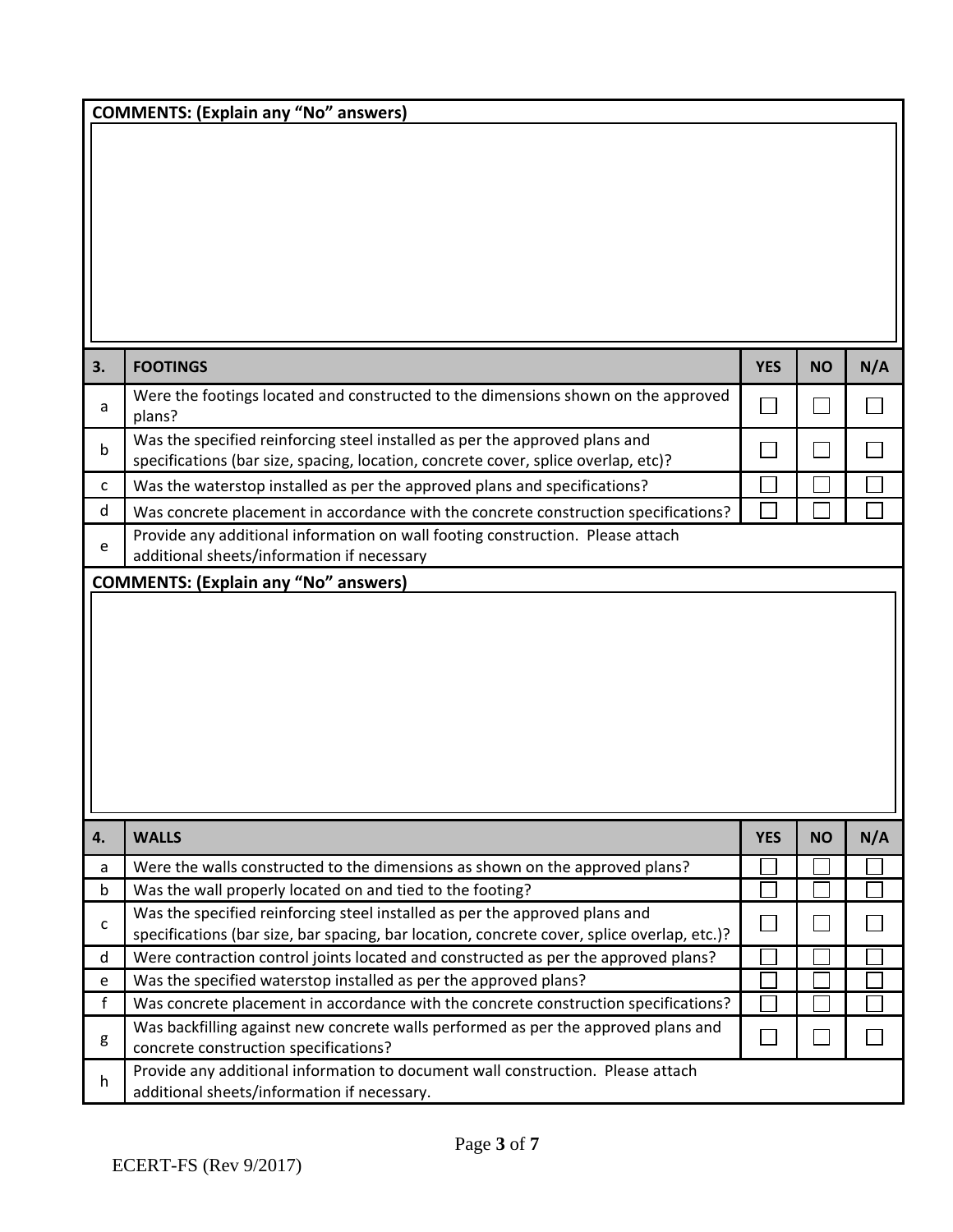| 5.           | <b>COLUMNS</b>                                                                                                                                                        | <b>YES</b> | <b>NO</b> | N/A |
|--------------|-----------------------------------------------------------------------------------------------------------------------------------------------------------------------|------------|-----------|-----|
| a            | Were the columns located and constructed to the dimensions shown on the<br>approved plans?                                                                            |            |           |     |
| b            | Was the specified reinforcing steel installed as per the approved plans and<br>specifications (bar size, spacing, location, concrete cover, splice overlap, etc.)?    |            |           |     |
| $\mathsf{C}$ | Was concrete placement in accordance with the concrete construction specifications?                                                                                   |            |           |     |
| $\sf d$      | Provide any additional information to document column construction. Please attach<br>additional sheets/information if necessary.                                      |            |           |     |
|              |                                                                                                                                                                       |            |           |     |
|              |                                                                                                                                                                       |            |           |     |
| 6.           | <b>FLOOR SLABS</b>                                                                                                                                                    | <b>YES</b> | <b>NO</b> | N/A |
| a            | Were floor slabs constructed to the dimensions shown on the approved plans?                                                                                           |            |           |     |
| b            | Was the specified reinforcing steel installed as per the approved plans and<br>specifications (bar size, spacing, location, concrete cover, splice overlap, etc.)?    |            |           |     |
| c            | Was the reinforcing steel correctly located within the floor/slab cross section and<br>placed on concrete bricks, corrosion resistant metal chairs or plastic chairs? |            |           |     |
| d            | Was concrete placement in accordance with the concrete construction specifications?                                                                                   |            |           |     |
| e            | Were contraction control joints, isolation joints, and construction joints installed in<br>the proper location and depth as per approved plans and specifications?    |            |           |     |
| f            | Were contraction control joints installed in a timely manner to prevent cracking?                                                                                     |            |           |     |
| g            | Were contraction control joints properly cleaned and dried as per manufacturer's                                                                                      |            |           |     |
|              | recommendations prior to filling with the specified sealant?                                                                                                          |            |           |     |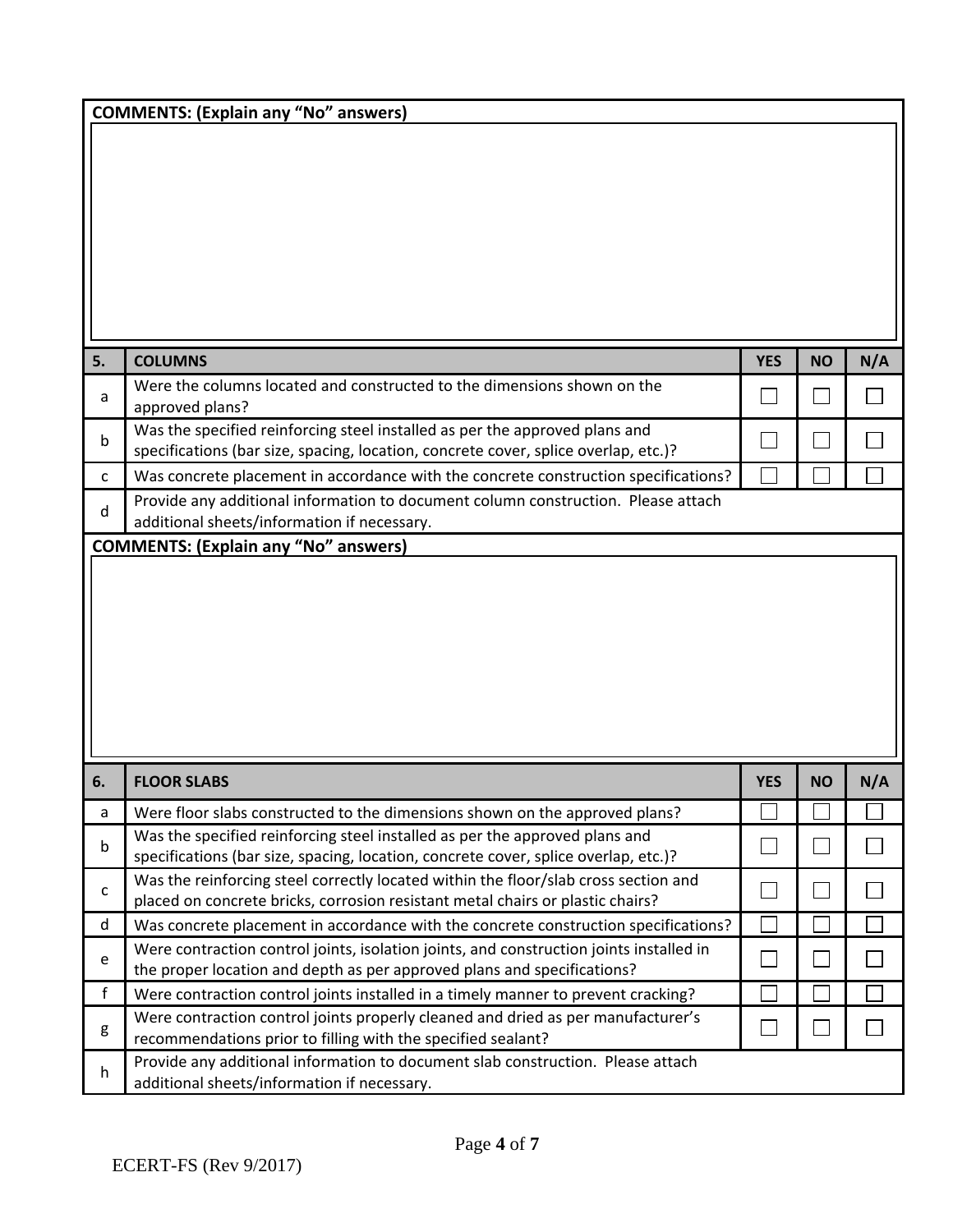|             | <b>COMMENTS: (Explain any "No" answers)</b>                                                                                                |            |           |     |
|-------------|--------------------------------------------------------------------------------------------------------------------------------------------|------------|-----------|-----|
|             |                                                                                                                                            |            |           |     |
|             |                                                                                                                                            |            |           |     |
|             |                                                                                                                                            |            |           |     |
|             |                                                                                                                                            |            |           |     |
| 7.          | <b>CONCRETE</b>                                                                                                                            | <b>YES</b> | <b>NO</b> | N/A |
| a           | Did all concrete mix designs meet requirements of the approved plans and the<br>concrete construction specifications?                      |            |           |     |
| $\mathsf b$ | Were the batch tickets collected and confirmed to meet the specified mix design(s)?                                                        |            |           |     |
| C           | Was the % air entrainment within the specifications of the approved plans?                                                                 |            |           |     |
| d           | Was the final slump of concrete at point of placement verified to be within the<br>approved specifications for each mix design?            |            |           |     |
| e           | Were surfaces of forms smooth, clean, and free of holes or foreign matter/debris?                                                          |            |           |     |
| f           | Was the concrete cured as required in the concrete construction specifications?                                                            |            |           |     |
| g           | Were the form removal procedures followed as specified in the concrete construction<br>specifications?                                     |            |           |     |
| h           | Was cold weather or hot weather concreting procedures followed as specified in the<br>concrete construction specifications? Explain below. |            |           |     |
| i.          | Provide any additional information on concrete construction. Please attach<br>additional sheets/information if necessary                   |            |           |     |
|             | <b>COMMENTS: (Explain any "No" answers)</b>                                                                                                |            |           |     |
|             |                                                                                                                                            |            |           |     |
|             |                                                                                                                                            |            |           |     |
|             |                                                                                                                                            |            |           |     |
|             |                                                                                                                                            |            |           |     |
|             |                                                                                                                                            |            |           |     |
|             |                                                                                                                                            |            |           |     |
|             |                                                                                                                                            |            |           |     |
|             |                                                                                                                                            |            |           |     |
|             |                                                                                                                                            |            |           |     |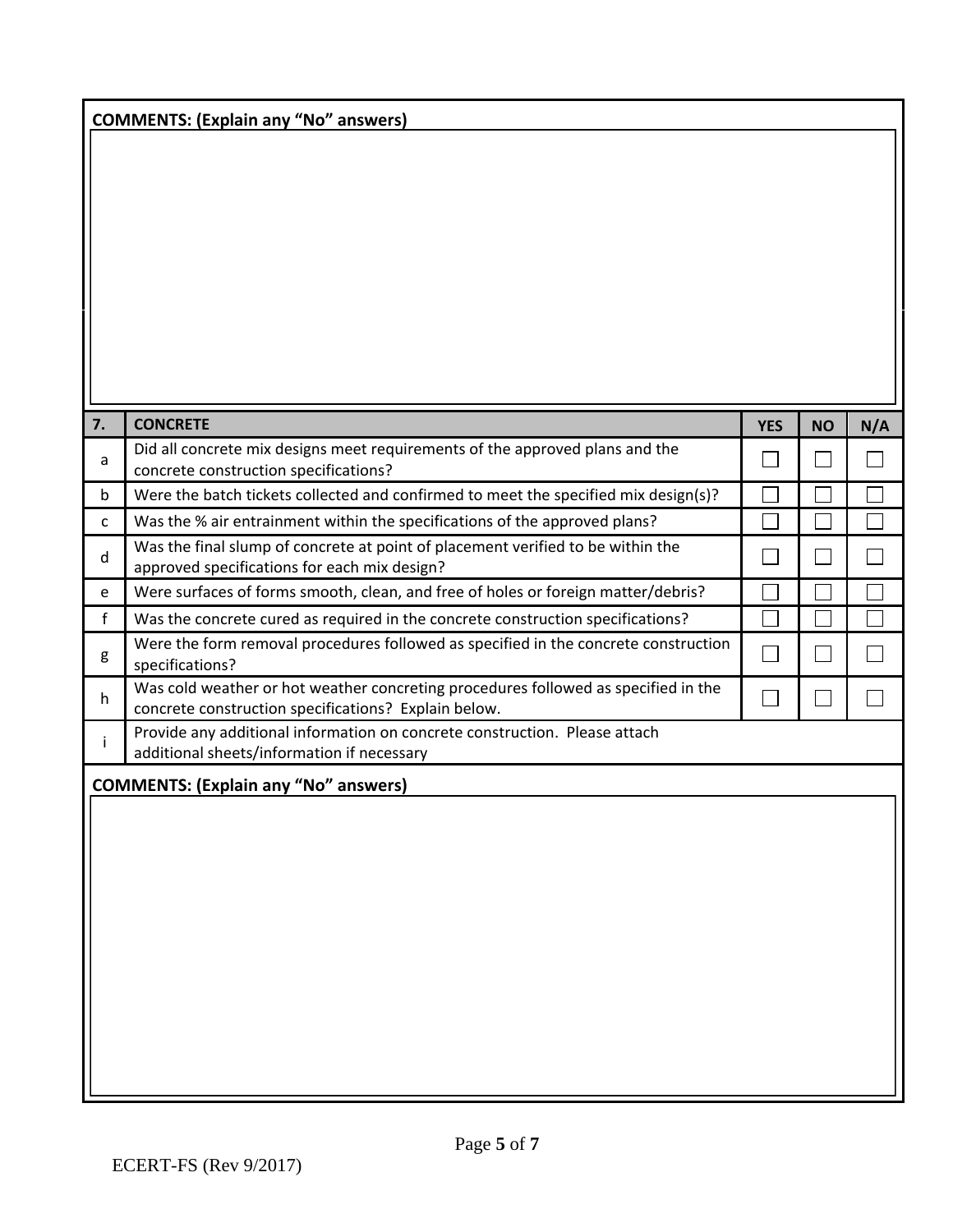| 8.                                                                                                                                                                                                                                                                                                                                                                                                                                                                                                                                                 | <b>RECORD/AS-BUILT DRAWINGS</b>                                                                                                                                                                                                                             | <b>YES</b> | <b>NO</b> | N/A |
|----------------------------------------------------------------------------------------------------------------------------------------------------------------------------------------------------------------------------------------------------------------------------------------------------------------------------------------------------------------------------------------------------------------------------------------------------------------------------------------------------------------------------------------------------|-------------------------------------------------------------------------------------------------------------------------------------------------------------------------------------------------------------------------------------------------------------|------------|-----------|-----|
| a                                                                                                                                                                                                                                                                                                                                                                                                                                                                                                                                                  | Were scaled as-built drawings prepared under the supervision of a professional<br>engineer registered in the State of Ohio?                                                                                                                                 |            |           |     |
| b                                                                                                                                                                                                                                                                                                                                                                                                                                                                                                                                                  | Do the as-built drawings accurately reflect the actual as-built conditions? (to include<br>dimensions; elevations; structural details; backfill details; earthwork etc.)                                                                                    |            |           |     |
| C                                                                                                                                                                                                                                                                                                                                                                                                                                                                                                                                                  | Were test results and defensible construction documentation reviewed and consulted<br>to verify adherence to the plans and specifications? Describe below.                                                                                                  |            |           |     |
| d                                                                                                                                                                                                                                                                                                                                                                                                                                                                                                                                                  | Do the as-built drawings show the final locations of all manure storage and treatment<br>facilities relative to siting criteria (from property lines, residences, streams, roadways,<br>wells, etc.), as required by the approved plans and specifications? |            |           |     |
| e                                                                                                                                                                                                                                                                                                                                                                                                                                                                                                                                                  | Are the stamped as-built drawings included with this certification?                                                                                                                                                                                         |            |           |     |
|                                                                                                                                                                                                                                                                                                                                                                                                                                                                                                                                                    | <b>COMMENTS: (Explain any "No" answers)</b>                                                                                                                                                                                                                 |            |           |     |
| 9.                                                                                                                                                                                                                                                                                                                                                                                                                                                                                                                                                 | <b>CHANGE ORDERS, MODIFICATIONS, DEVIATIONS, ETC.</b>                                                                                                                                                                                                       |            |           |     |
| Provide detailed explanation for any portions of construction that deviated from the approved plans and<br>specifications. Attach additional sheets as necessary. Any deviations in structural design details from the<br>approved plans and specifications must be approved by the engineer and shown on the record as-built drawings.<br>Construction of manure storage or treatment facilities not meeting the approved plans, specifications and<br>permit documents may result in denial of stocking approval and or usage of said structure. |                                                                                                                                                                                                                                                             |            |           |     |
|                                                                                                                                                                                                                                                                                                                                                                                                                                                                                                                                                    |                                                                                                                                                                                                                                                             |            |           |     |